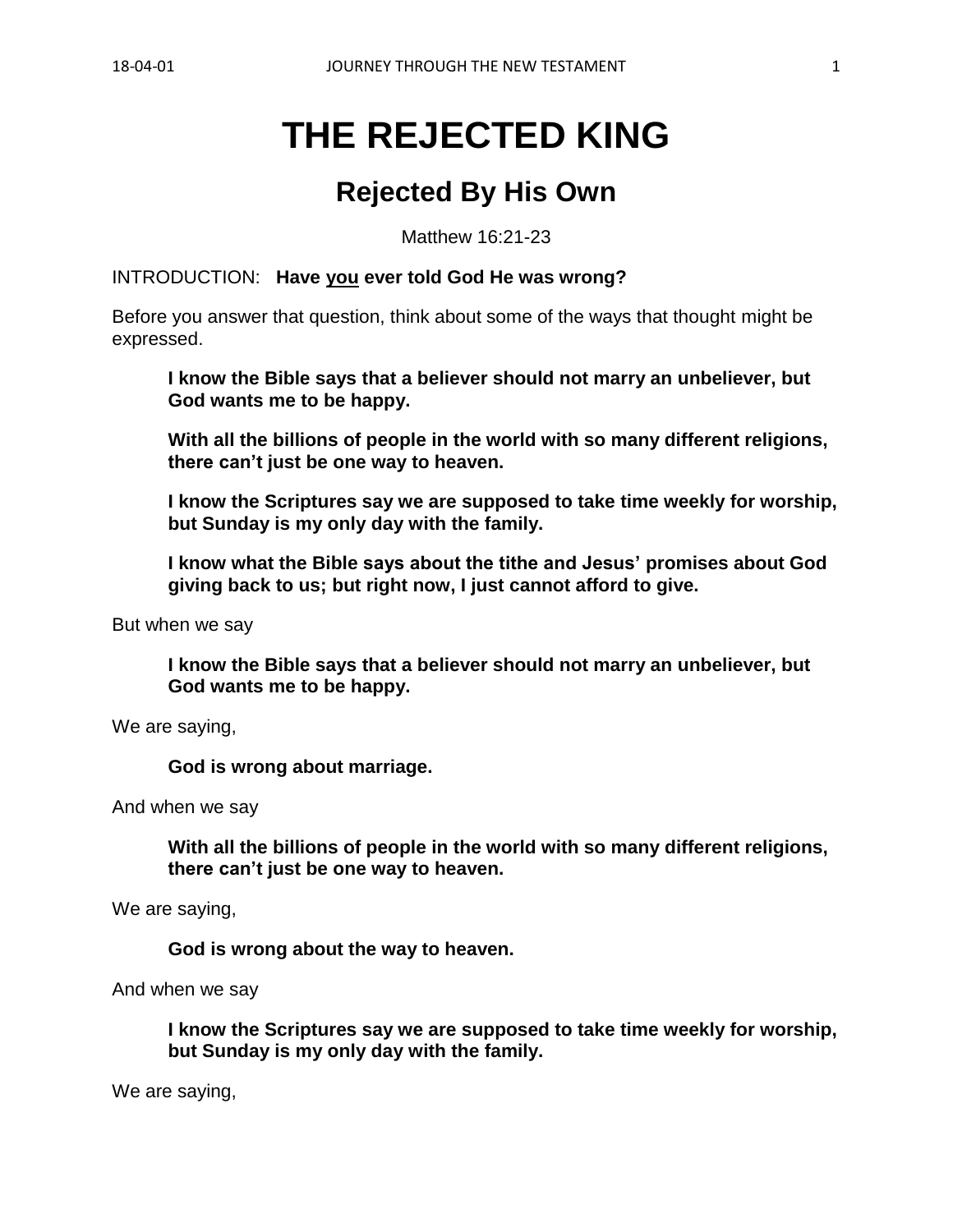#### **God is wrong about what is best for me or my family.**

And when we say

**I know what the Bible says about the tithe and Jesus' promises about God giving back to us; but right now, I just cannot afford to give.**

We are saying,

#### **God is wrong about financial management.**

Today is a day we celebrate the resurrection of Jesus Christ of Nazareth from the dead, proving that He is the Living Lord of Glory and the King of Heaven. We are going to a text in Matthew that is about everything that Easter is about.

- About Jesus' death upon the cross
- About His miraculous resurrection from the dead
- About the message that flows from these events that offers salvation to all who believe

But it is a message in which one of Jesus' disciples says, "Lord, You´re wrong!"

- And if you have not read this text recently, you may be surprised which disciple told the Lord He was wrong.
- It was not Judas.
- But Peter!

#### Matthew 16:21–23

21 From that time Jesus began to show to His disciples that He must go to Jerusalem, and suffer many things from the elders and chief priests and scribes, and be killed, and be raised the third day.

22 Then Peter took Him aside and began to rebuke Him, saying, "Far be it from You, Lord; this shall not happen to You!"

23 But He turned and said to Peter, "Get behind Me, Satan! You are an offense to Me, for you are not mindful of the things of God, but the things of men."

First we should see

#### **I. WHAT JESUS WAS SAYING**

Matthew tells us that this was the time that Jesus began to show the disciples what must happen to Him.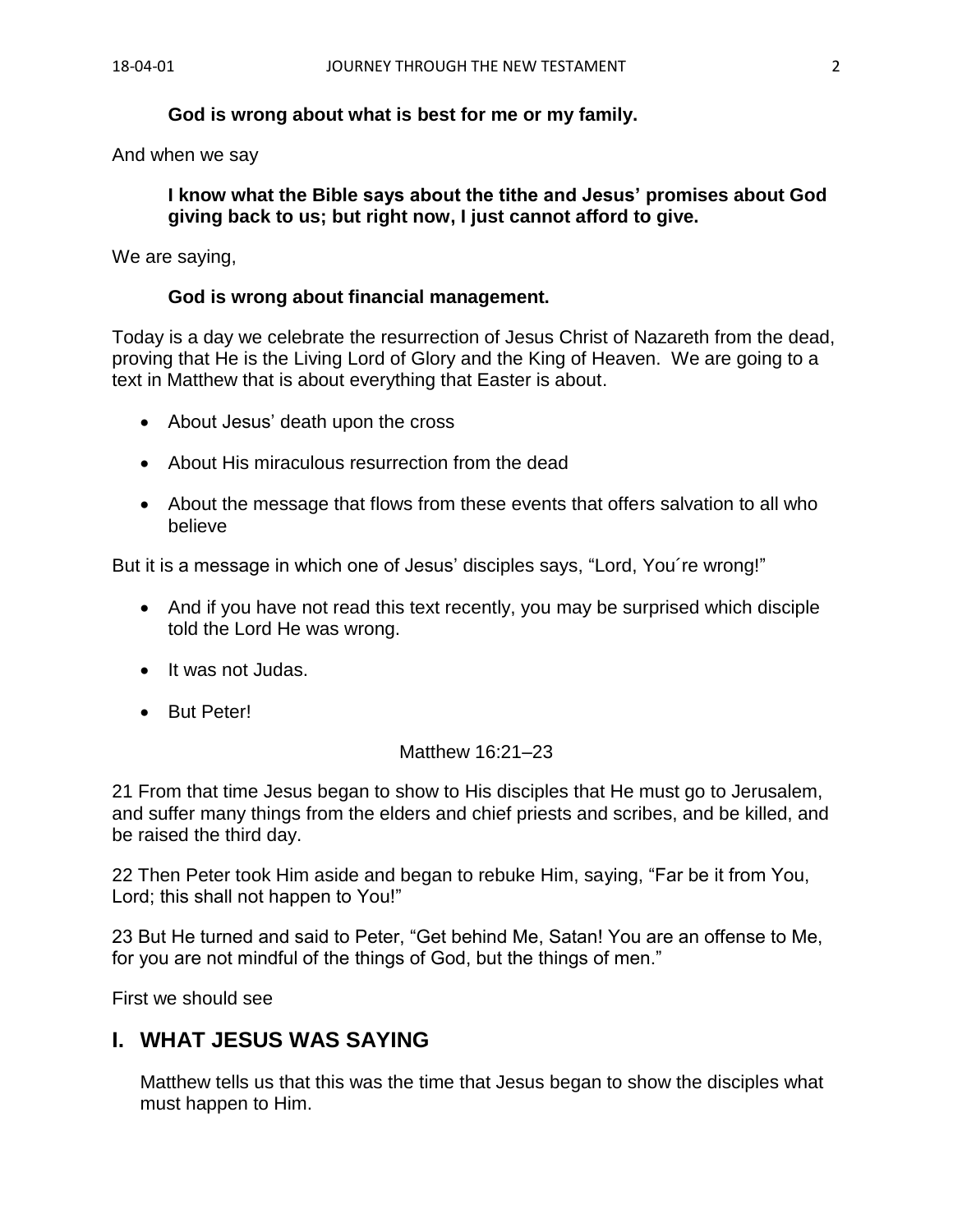Matthew 16:21 From that time Jesus **began to show** to His disciples that He must go to Jerusalem, and suffer many things from the elders and chief priests and scribes, and be killed, and be raised the third day.

Matthew is not just writing, "Jesus said that."

"Began to show" translates a word that means to explain.

Jesus had mentioned His death and resurrection prior to this time. But now He begins to explain it to those who were following Him.

And in this explanation, Jesus tells them, "I must!"

Matthew 16:21 From that time Jesus began to show to His disciples that **He must go** to Jerusalem, and suffer many things from the elders and chief priests and scribes, and be killed, and be raised the third day.

The word "must" means it is necessary. It is used to describe something that is binding.

## **Jesus said, "I must**

- **Go to Jerusalem**
- **Suffer many things**
- **Be killed**
- **Be raised the third day**

#### **I must!"**

- 1. Jesus had to go to Jerusalem.
	- Because Jerusalem was the place of sacrifice.
	- God had set the example when He told Abraham to take Isaac to Moriah and lay him on an altar to sacrifice to God.
		- o Then God provided a lamb to take Isaac´s place.
		- $\circ$  Moriah was the name of the mountain upon which Jerusalem was built.
		- $\circ$  The temple was built upon the same place that the lamb was slain in place of Isaac.
		- $\circ$  The temple became the place that all the sacrifices to God were offered, the place for the slaying of the lambs.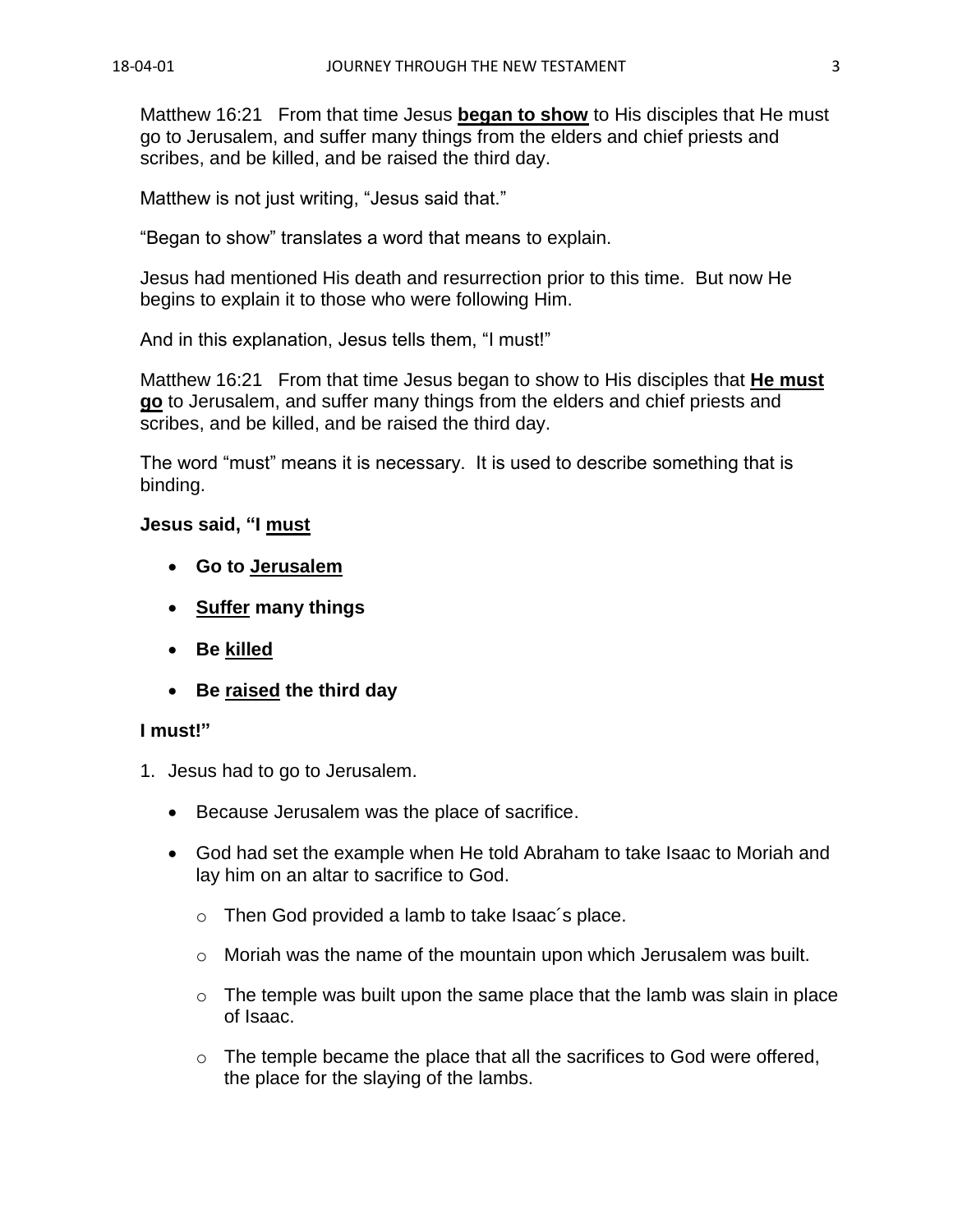- God promised through Isaiah the prophet that the coming Messiah would be the Lamb led to the slaughter, the Lamb who would take our place.
- God caused John the Baptist to recognize Jesus as the Lamb of God who takes away the sin of the world.
- Jesus was and is The Lamb of God, and the lamb had to be killed in Jerusalem.

Jesus said, "I must go to Jerusalem!"

2. And, "I must suffer many things."

Everything prophesied about the coming Messiah, Jesus was bound to do.

Isaiah had said,

Isaiah 53:3–6 3 He is **despised and rejected** by men, A Man of sorrows and **acquainted with grief**. And we hid, as it were, *our* faces from Him; He was despised, and we did not esteem Him. 4 Surely He has **borne our griefs** And **carried our sorrows**; Yet we esteemed Him **stricken**, Smitten by God, and **afflicted**. 5 But He *was* **wounded** for our transgressions, *He was* **bruised** for our iniquities; The **chastisement** for our peace *was* upon Him, And by His **stripes** we are healed. 6 All we like sheep have gone astray; We have turned, every one, to his own way; And the LORD has laid on Him the iniquity of us all.

Messiah was to suffer much because of our sins, even before He died.

Jesus explained to the disciples, "I must suffer many things from the elders and chief priests and scribes."

- 3. And, "I must be killed."
	- In the Book of Revelation, Jesus is called, "The Lamb, slain from the foundation of the world."
	- ...all have sinned and fall short of the glory of God (Romans 3:23)
	- …the wages of sin *is* death,
	- The Heavenly Trinity, Father, Son, Holy Spirit, even before the foundations of the earth were put into place determined that the one and only way for the sin of mankind to be forgiven was through the Son of God dying in their place.
	- Jesus had to be killed.
	- for the gift of God which *is* eternal life to be available in Christ Jesus our Lord. (Romans 6:23)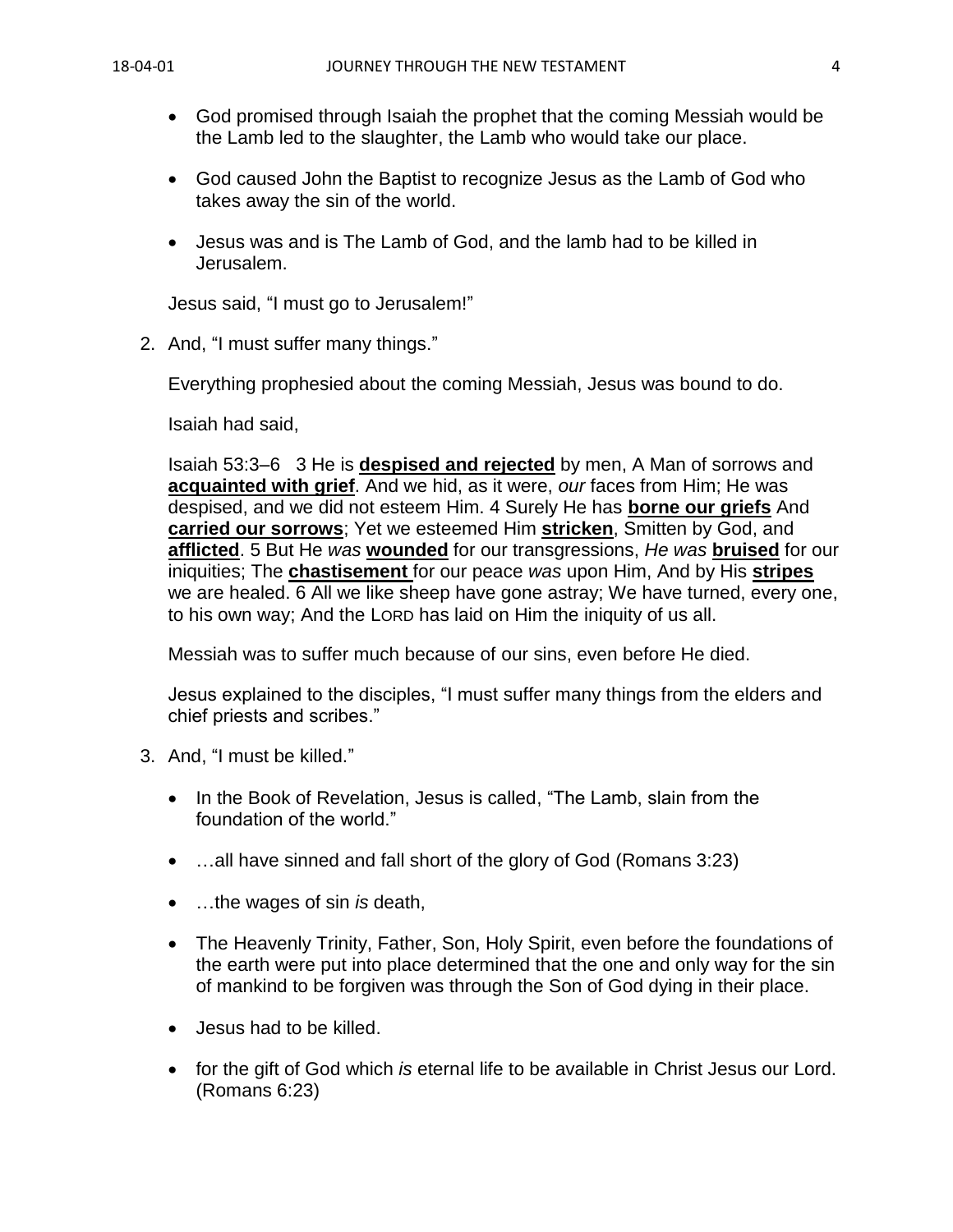But praise God, Jesus said,

- 4. "I must be raised the third day."
	- The word translated be raised does not mean "remembered forever."
	- It does not mean one's philosophy or influence will be lasting.
	- It means to awaken one who sleeps in death.
	- It means to physically raise up one who lies still on the slab of a tomb.
	- It means to cause to make alive one who has died.
	- That was what Jesus said had to happen to Him.

And it did! Jesus came out of the tomb of Joseph of Arimathea and walked all over Palestine for forty days. He appeared to more than 500 people.

- They saw Him.
- They walked and talked with Him.
- They touched Him and felt the scars of the wounds in His hands, feet, and side.
- They ate meals with Him.
- And they so knew that Jesus had risen from the dead that they committed their lives to Him, many of them ultimately becoming martyrs for their faith in Christ.

Jesus said, "I must

- Go to Jerusalem
- Suffer many things
- Be killed
- Be raised the third day

This is the Father's plan. This has always been My plan. This is why I left heaven and came down to this earth. This is how salvation can be offered to every man and woman and teenager and boy and girl.

So, I must!"

And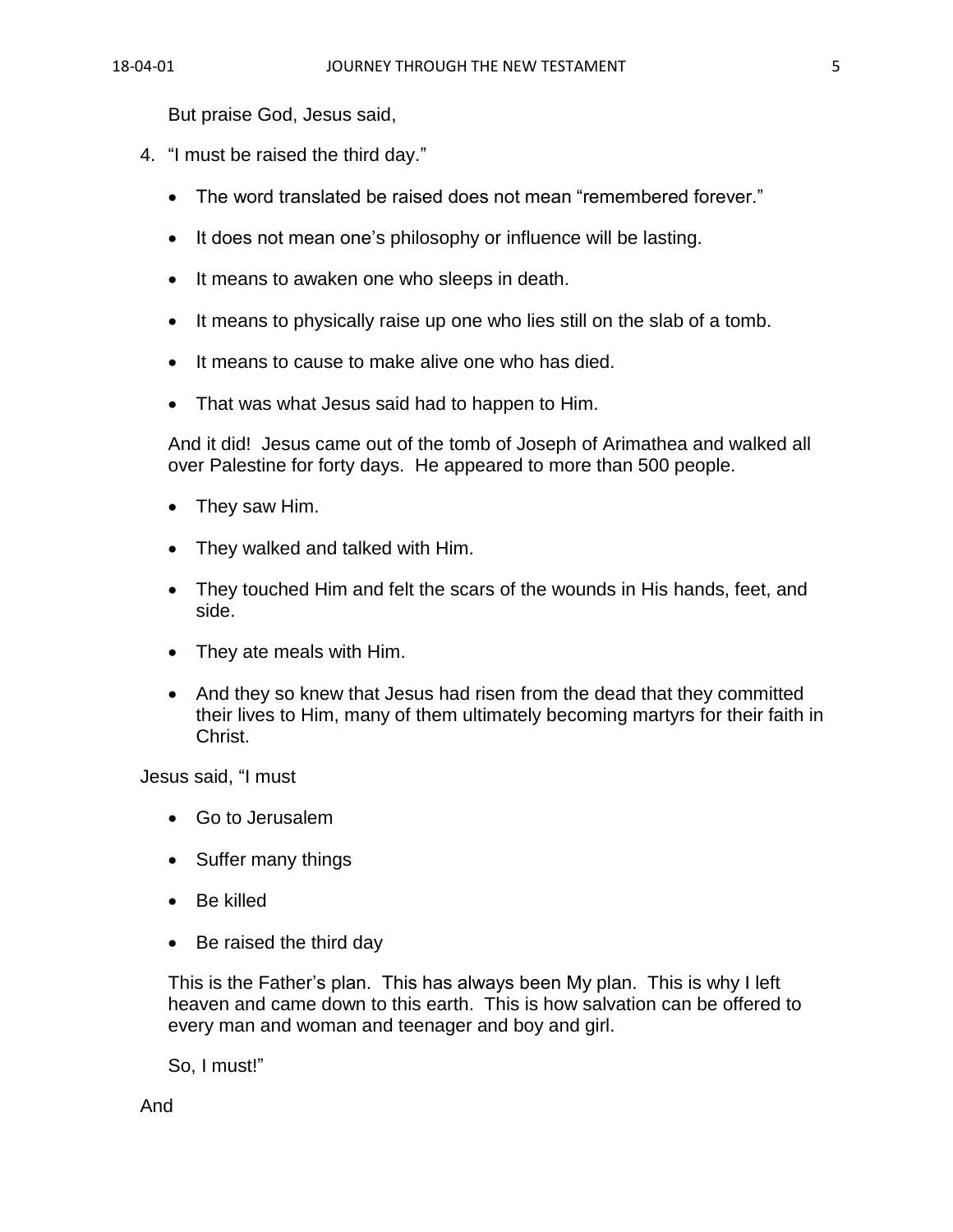## **II. PETER SAID, "LORD, YOU ARE WRONG!"**

Look at it again yourself.

Matthew 16:22 Then Peter took Him aside and began to rebuke Him, saying, "Far be it from You, Lord; this shall not happen to You!"

Rebuke means

Matthew 16:22 Then Peter took Him aside and began **to rebuke Him**, saying, "Far be it from You, Lord; this shall not happen to You!"

#### **Rebuke – to reprove, to denounce, to correct.**

Peter tells Jesus, "You don't need to do any of these things. You don't need to go to Jerusalem, or suffer, or be killed. And if You're not killed we don't have to hope for a resurrection because You'll still be alive."

I read this, and I want to step into the scene being described on the page and say, "Peter, Peter. Hold your tongue. Do you know Who you are talking to?"

But Peter does know! He calls Jesus "Lord."

Just **five minutes** and six verses **before** Peter tells Jesus He is wrong, Peter is saying,

Matthew 16:16 Simon Peter answered and said, "**You are** the Christ, **the Son of** the living **God**."

We could spend a long time theorizing about why Peter would try to tell the Son of God He was wrong about what He must do to fulfill His mission of saving the lost.

- Was it because of Peter´s great love for Jesus personally, and he just cannot stand the thought of Jesus dying?
- Was it because Peter wondered that if Jesus died, who would raise Him from the dead?
- Was it because Peter did not understand the principle God declares in Scripture that without the shedding of blood there can be no forgiveness of sin?

It could be any or all of those reasons, but it does not matter.

Peter said, "I know You are the Son of God, but You are wrong."

Just like we do

• When great tragedy strikes us or others and we think, **"I know God is in control, but this ain't right!"**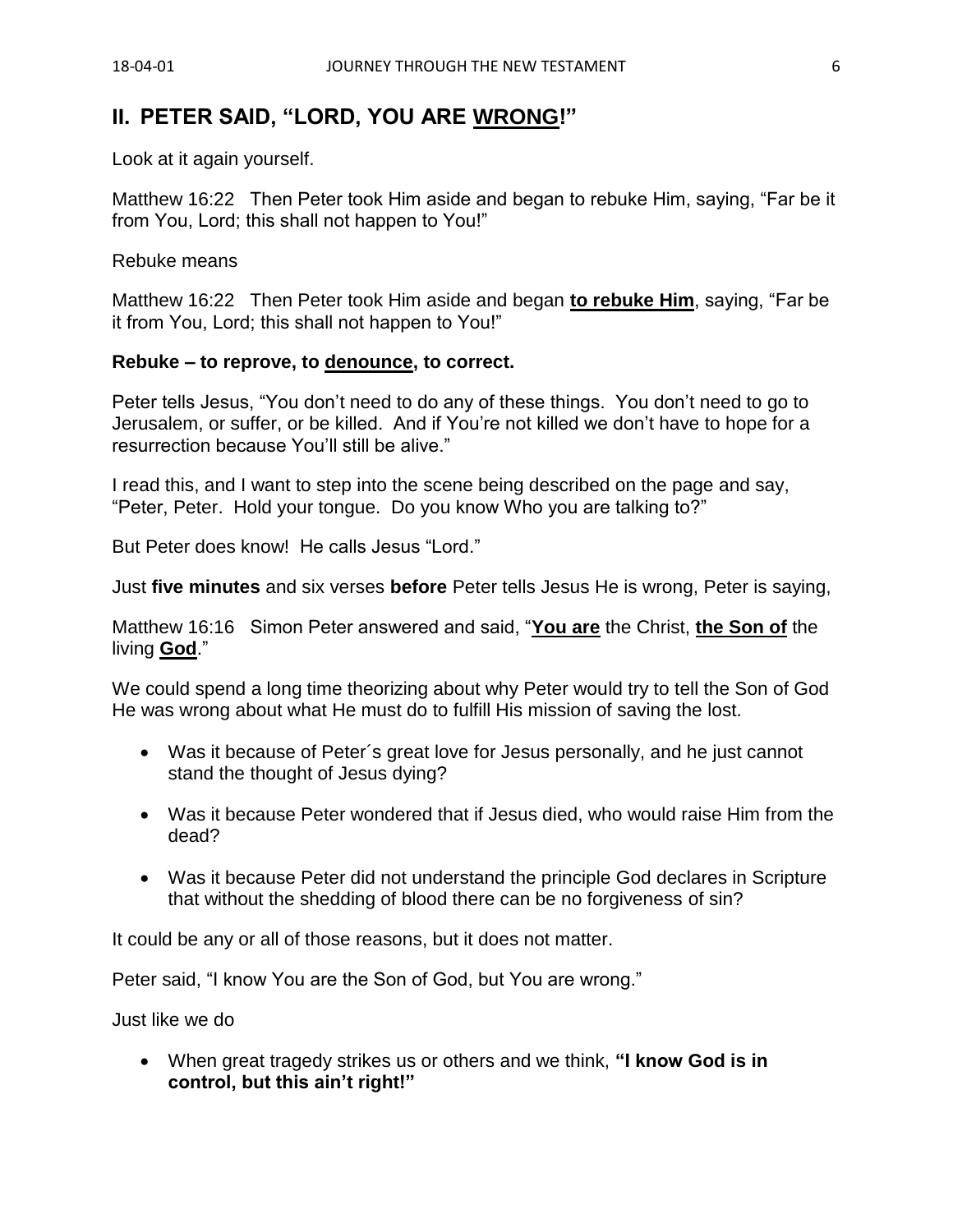- When we get frustrated and say, **"I know Jesus said prayer works, but it don't work for me."**
- When we plant our feet and think**, "I know God says to go to all the world and make disciples, but I´m not going anywhere. Right here is where I belong!"**

I said that last one.

For 23 years, I told God I was too busy to do what God told me to do.

For 23 years, I told God I was too busy to do what God created me to do.

For 23 years, I told God I had better things to do than what God told me to do.

What my reasons were really does not matter at all. Because,

# **III. WHEN WE DECIDE THAT GOD IS WRONG,**

# **WE CAN KNOW FOR SURE THAT WE ARE WRONG!**

That is exactly what Jesus said to Peter, only Jesus said it much stronger.

Matthew 16:23 But He turned and said to Peter, "Get behind Me, Satan! You are an offense to Me, for you are not mindful of the things of God, but the things of men."

- Jesus called Peter "Satan" because Satan wanted to deter Jesus from His mission just as Peter was doing, though probably without realizing it.
- Jesus called Peter an "offense" which literally refers to the bait in a trap.

And then Jesus makes a comment that is really helpful to all of us who are sometimes in Peter's sandals telling God He is wrong about something.

Jesus reveals the ultimate cause of Peter telling Him He is wrong.

for you are not mindful of the things of God,

but the things of men.

That was Peter's problem. **He was thinking about it man's way, not God's way.**

Remember, Proverbs 14:12 There is a way *that seems* right to a man, But its end *is* the way of death.

And do you recall what God said? Isaiah 55:9 "For *as* the heavens are higher than the earth, So are My ways higher than your ways, And My thoughts than your thoughts.

When Peter decided Jesus was wrong, he could´a, he should´a known he was the one who was wrong!